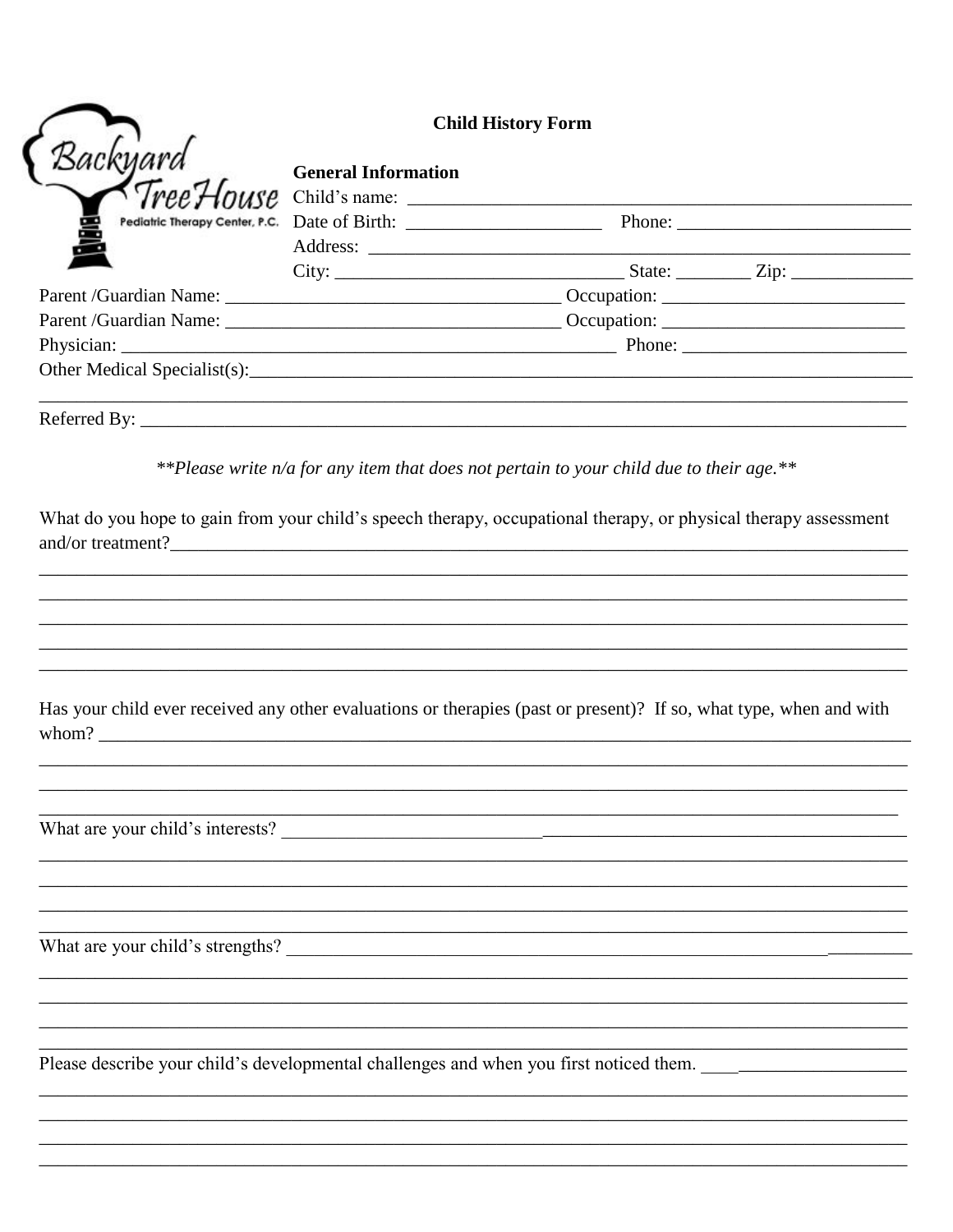## **Educational Information**

|                                                                                                                | School/Educational program currently attending: ________________________________                                |  |  |
|----------------------------------------------------------------------------------------------------------------|-----------------------------------------------------------------------------------------------------------------|--|--|
|                                                                                                                |                                                                                                                 |  |  |
| Does your child receive any of the following?                                                                  |                                                                                                                 |  |  |
|                                                                                                                | ______Special Education ______Behavior Intervention _____Other Special Service                                  |  |  |
|                                                                                                                | Does your child's teacher have concerns with your child's development in any of the following areas?            |  |  |
|                                                                                                                | Motor Skills _____ Social Abilities _____ Self-Help Skills _____ Learning Abilities                             |  |  |
|                                                                                                                |                                                                                                                 |  |  |
| <b>Prenatal and Birth History</b>                                                                              |                                                                                                                 |  |  |
| Adopted: <u>Yes</u> Mo                                                                                         |                                                                                                                 |  |  |
|                                                                                                                | If so, please list any factors that may have contributed to your child's development. ________________________  |  |  |
|                                                                                                                |                                                                                                                 |  |  |
|                                                                                                                | ,我们也不能在这里的时候,我们也不能在这里的时候,我们也不能会在这里,我们也不能会不能会不能会不能会不能会不能会不能会。""我们的是我们的,我们也不能会不能会不                                |  |  |
|                                                                                                                |                                                                                                                 |  |  |
| Mother's general health during pregnancy (illnesses, accidents, medications, etc.) ___________________________ |                                                                                                                 |  |  |
|                                                                                                                | Indicate type of delivery: _____ Head First _____ Feet First _____ Breech _____ Caesarian                       |  |  |
|                                                                                                                |                                                                                                                 |  |  |
|                                                                                                                |                                                                                                                 |  |  |
|                                                                                                                | Duration of pregnancy: ______ Full Term ______ Premature ______ If premature, indicate number of weeks: ______  |  |  |
| <b>Family History</b>                                                                                          |                                                                                                                 |  |  |
|                                                                                                                |                                                                                                                 |  |  |
| <b>Siblings</b>                                                                                                | Age                                                                                                             |  |  |
|                                                                                                                |                                                                                                                 |  |  |
| the control of the control of the control of the control of the control of the control of                      |                                                                                                                 |  |  |
|                                                                                                                |                                                                                                                 |  |  |
|                                                                                                                | Is there any history in your immediate or extended family of learning problems, motor problems, mental illness, |  |  |
|                                                                                                                | speech or hearing difficulties, or similar difficulties that your child is experiencing? _____________________  |  |  |
|                                                                                                                |                                                                                                                 |  |  |
|                                                                                                                | Are there current stresses in the family or child's life?                                                       |  |  |
|                                                                                                                |                                                                                                                 |  |  |
|                                                                                                                |                                                                                                                 |  |  |
|                                                                                                                |                                                                                                                 |  |  |
|                                                                                                                | If your child was adopted, do you have information about the birth mother's health and pregnancy, or any        |  |  |
| information about parent family history?                                                                       |                                                                                                                 |  |  |

\_\_\_\_\_\_\_\_\_\_\_\_\_\_\_\_\_\_\_\_\_\_\_\_\_\_\_\_\_\_\_\_\_\_\_\_\_\_\_\_\_\_\_\_\_\_\_\_\_\_\_\_\_\_\_\_\_\_\_\_\_\_\_\_\_\_\_\_\_\_\_\_\_\_\_\_\_\_\_\_\_\_\_\_\_\_\_\_\_\_\_\_\_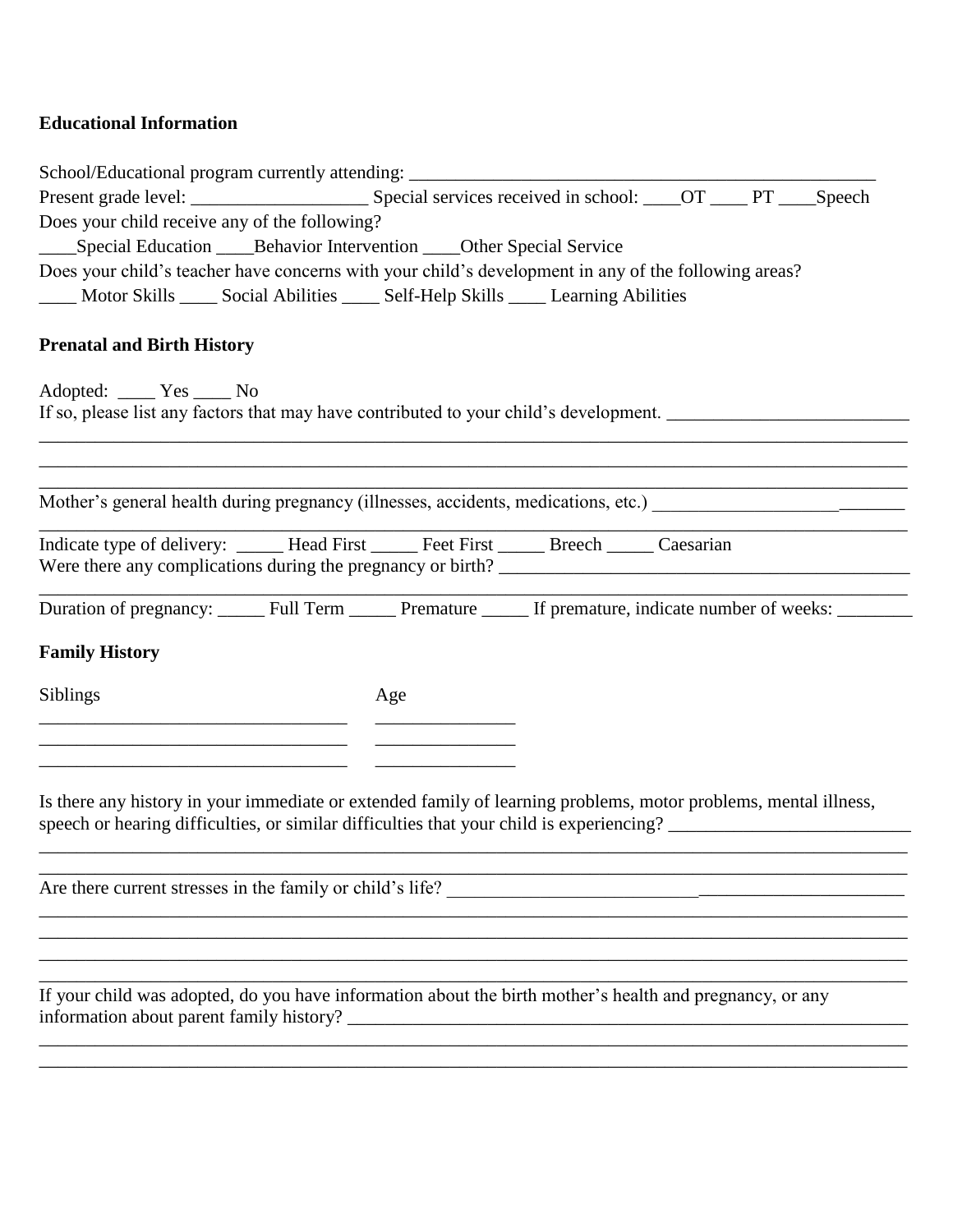## **Medical History**

| Has your child received a medical diagnosis? If yes, please note when and by whom.                                                                                                                                                           |
|----------------------------------------------------------------------------------------------------------------------------------------------------------------------------------------------------------------------------------------------|
|                                                                                                                                                                                                                                              |
| Check all that apply:<br>Ear infections<br>Trach<br>Glasses<br><b>Heart Condition</b><br>___ Seizures<br>$\frac{1}{2}$ g-tube<br>_______ Hearing Aids<br>___ Asthma                                                                          |
|                                                                                                                                                                                                                                              |
| Does your child have problems in any of the following areas? (Please check)<br>_____ Vision _____ Speech _____ Hearing _____ Balance                                                                                                         |
|                                                                                                                                                                                                                                              |
| <b>Developmental History</b>                                                                                                                                                                                                                 |
| Did your child enjoy being held from infancy to two years of age?                                                                                                                                                                            |
| Was your child difficult to calm as a baby?                                                                                                                                                                                                  |
| Describe your child's typical play skills. Please include information about ages of the people your child plays with;<br>if your child chooses to be a leader, follower, or loner; how many people your child is comfortable playing with at |
| Describe any difficulties with family routines (e.g. bedtime, bath time, mealtime) ___________________________                                                                                                                               |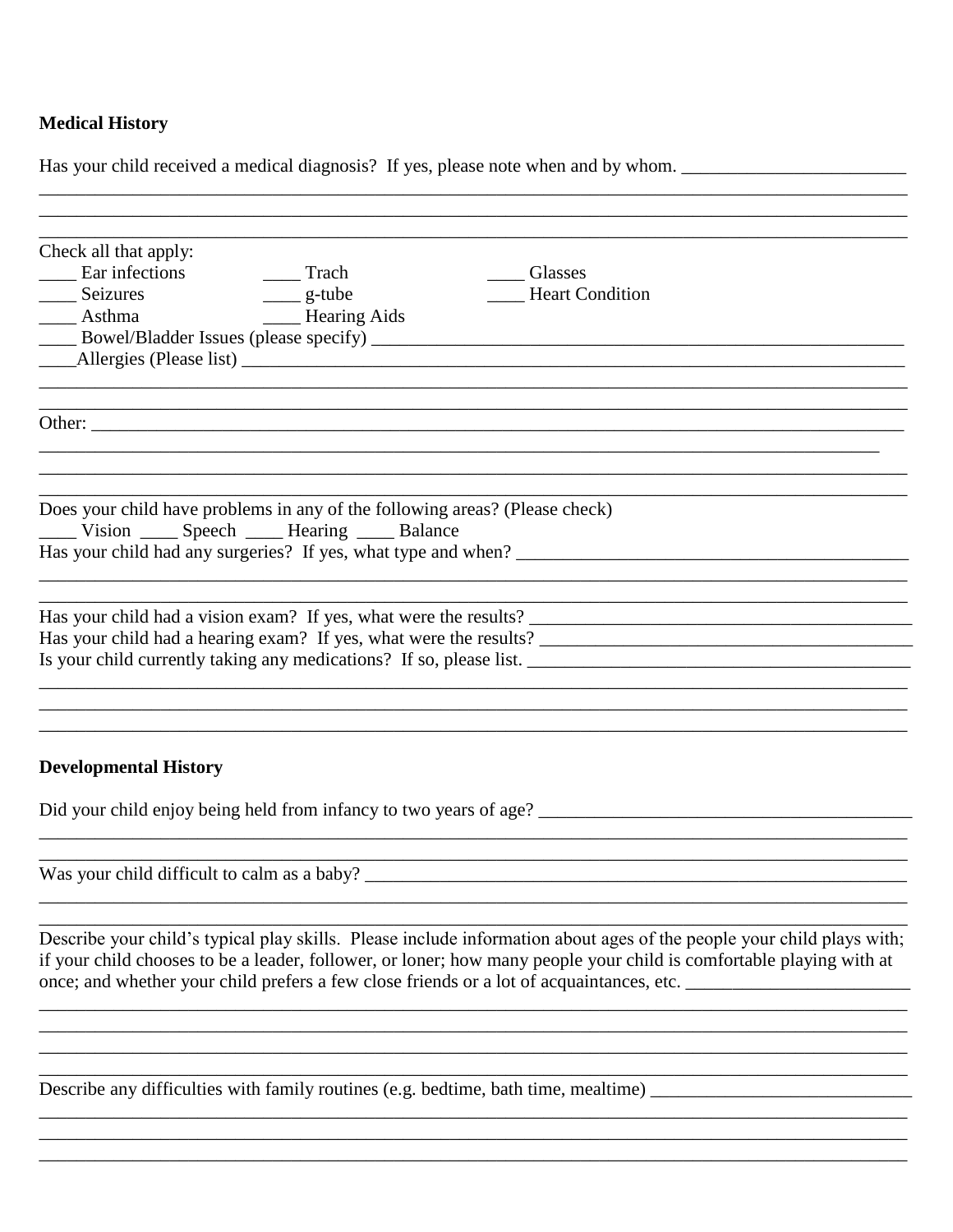To the best of your ability, please indicate the approximate age your child met each developmental milestone:

| To the best of your ability, prease murcate the approximate age your child met each developmental infesione.                             |                                                    |
|------------------------------------------------------------------------------------------------------------------------------------------|----------------------------------------------------|
| Roll over                                                                                                                                | Crawled                                            |
| Sat without support<br>Walked without assistance                                                                                         | How long did he/she crawl?                         |
| Spoke first word                                                                                                                         | Spoke in two word phrases<br>Fed self with fingers |
|                                                                                                                                          |                                                    |
| Stopped using bottles                                                                                                                    | Fed self with spoon                                |
| Potty trained                                                                                                                            | Dressed self without help                          |
| Started dressing self<br><b>Buttoned</b> shirt                                                                                           | Tied own shoes                                     |
|                                                                                                                                          |                                                    |
| Behavior                                                                                                                                 |                                                    |
| Please check any of the following that apply to your child:                                                                              |                                                    |
| Cries often                                                                                                                              | Difficulty with transitions                        |
| ___ Frequent temper tantrums                                                                                                             | ___ Dislikes playground equipment                  |
| ____ Anxious                                                                                                                             | Seems to be "on the go"                            |
| ___ Trouble following directions                                                                                                         | Poor attention span                                |
| Trouble with changes in routine                                                                                                          |                                                    |
| Does your child have trouble making friends? _____ Yes _____ No                                                                          |                                                    |
| Does your child have difficulty calming himself/herself when upset? ____ Yes ____ No                                                     |                                                    |
| <b>Sensory History</b><br>Please check all that apply:<br>_ Upset when messy or dirty<br>Crave jumping or movement<br>Sensitive to sound | Clumsy<br>Mouths objects<br>Dislikes hair brushing |
| Overly cautious on playground equipment                                                                                                  | Dislikes tooth brushing                            |
| Picky eater                                                                                                                              | Sensitive to touch                                 |
| Rocks self                                                                                                                               | Sensitive to light                                 |

\_\_\_\_ Difficulty learning new skills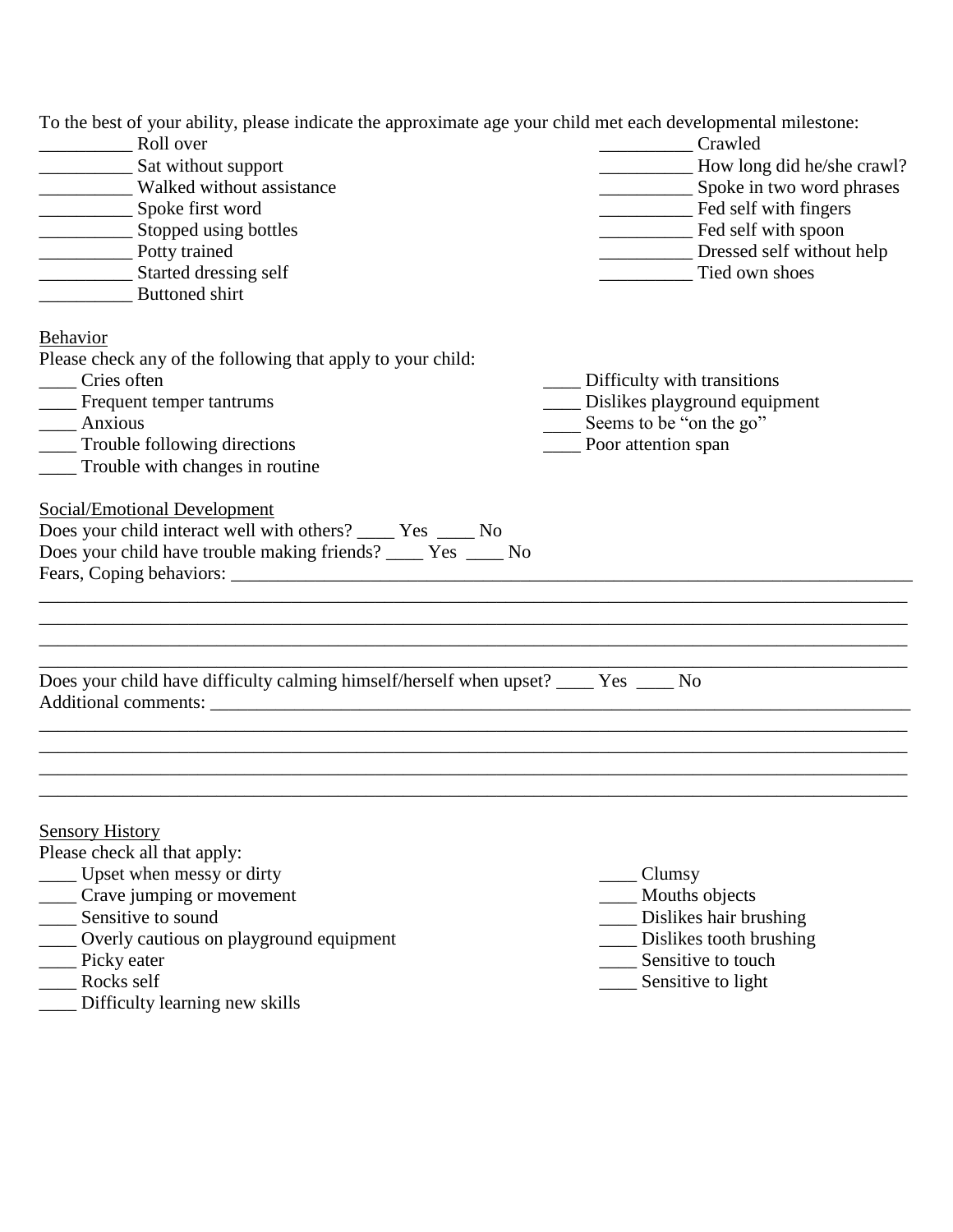Motor Skills

| Hop/balance on one foot                                       | Color inside the lines                              |
|---------------------------------------------------------------|-----------------------------------------------------|
| Skip                                                          | Play with manipulative toys                         |
| __ Climb on or over object                                    | Demonstrate a consistent hand preference            |
| <b>Jump</b> with both feet together                           | Identify left and right hands                       |
| Ride a tricycle                                               | Pump self on a swing                                |
| _______ Ride a bicycle without training wheels                | $\frac{1}{2}$ Jump rope                             |
| Kick a ball                                                   | Throw/catch a ball                                  |
| <b>Ascend and descend downstairs</b>                          | Cut with scissors                                   |
| Does your child:                                              |                                                     |
| Have weak muscles?                                            | Have difficulty holding a pencil?                   |
| Have one side stronger than the other?                        | Reverse letters when writing?                       |
| Complain of fatigue when writing?                             | Have difficulty with spacing and sizing of letters? |
| Become easily frustrated when writing?                        | Have difficulty copying shapes?                     |
| Have difficulty remaining on a line when writing?             |                                                     |
| __ Wear orthotics/braces? Please specify:                     |                                                     |
| Describe any current physical limitation not addressed above: |                                                     |
|                                                               |                                                     |

Feeding / Oral Motor

Are there or have there ever been any feeding problems (e.g. problems with sucking, swallowing, choking, drooling, chewing, etc.)? If yes, please describe.  $\Box$ 

\_\_\_\_\_\_\_\_\_\_\_\_\_\_\_\_\_\_\_\_\_\_\_\_\_\_\_\_\_\_\_\_\_\_\_\_\_\_\_\_\_\_\_\_\_\_\_\_\_\_\_\_\_\_\_\_\_\_\_\_\_\_\_\_\_\_\_\_\_\_\_\_\_\_\_\_\_\_\_\_\_\_\_\_\_\_\_\_\_\_\_\_\_ \_\_\_\_\_\_\_\_\_\_\_\_\_\_\_\_\_\_\_\_\_\_\_\_\_\_\_\_\_\_\_\_\_\_\_\_\_\_\_\_\_\_\_\_\_\_\_\_\_\_\_\_\_\_\_\_\_\_\_\_\_\_\_\_\_\_\_\_\_\_\_\_\_\_\_\_\_\_\_\_\_\_\_\_\_\_\_\_\_\_\_\_\_ \_\_\_\_\_\_\_\_\_\_\_\_\_\_\_\_\_\_\_\_\_\_\_\_\_\_\_\_\_\_\_\_\_\_\_\_\_\_\_\_\_\_\_\_\_\_\_\_\_\_\_\_\_\_\_\_\_\_\_\_\_\_\_\_\_\_\_\_\_\_\_\_\_\_\_\_\_\_\_\_\_\_\_\_\_\_\_\_\_\_\_\_\_ \_\_\_\_\_\_\_\_\_\_\_\_\_\_\_\_\_\_\_\_\_\_\_\_\_\_\_\_\_\_\_\_\_\_\_\_\_\_\_\_\_\_\_\_\_\_\_\_\_\_\_\_\_\_\_\_\_\_\_\_\_\_\_\_\_\_\_\_\_\_\_\_\_\_\_\_\_\_\_\_\_\_\_\_\_\_\_\_\_\_\_\_\_

\_\_\_\_\_\_\_\_\_\_\_\_\_\_\_\_\_\_\_\_\_\_\_\_\_\_\_\_\_\_\_\_\_\_\_\_\_\_\_\_\_\_\_\_\_\_\_\_\_\_\_\_\_\_\_\_\_\_\_\_\_\_\_\_\_\_\_\_\_\_\_\_\_\_\_\_\_\_\_\_\_\_\_\_\_\_\_\_\_\_\_\_\_

\_\_\_\_\_\_\_\_\_\_\_\_\_\_\_\_\_\_\_\_\_\_\_\_\_\_\_\_\_\_\_\_\_\_\_\_\_\_\_\_\_\_\_\_\_\_\_\_\_\_\_\_\_\_\_\_\_\_\_\_\_\_\_\_\_\_\_\_\_\_\_\_\_\_\_\_\_\_\_\_\_\_\_\_\_\_\_\_\_\_\_\_\_ \_\_\_\_\_\_\_\_\_\_\_\_\_\_\_\_\_\_\_\_\_\_\_\_\_\_\_\_\_\_\_\_\_\_\_\_\_\_\_\_\_\_\_\_\_\_\_\_\_\_\_\_\_\_\_\_\_\_\_\_\_\_\_\_\_\_\_\_\_\_\_\_\_\_\_\_\_\_\_\_\_\_\_\_\_\_\_\_\_\_\_\_\_

\_\_\_\_\_\_\_\_\_\_\_\_\_\_\_\_\_\_\_\_\_\_\_\_\_\_\_\_\_\_\_\_\_\_\_\_\_\_\_\_\_\_\_\_\_\_\_\_\_\_\_\_\_\_\_\_\_\_\_\_\_\_\_\_\_\_\_\_\_\_\_\_\_\_\_\_\_\_\_\_\_\_\_\_\_\_\_\_\_\_\_\_\_ \_\_\_\_\_\_\_\_\_\_\_\_\_\_\_\_\_\_\_\_\_\_\_\_\_\_\_\_\_\_\_\_\_\_\_\_\_\_\_\_\_\_\_\_\_\_\_\_\_\_\_\_\_\_\_\_\_\_\_\_\_\_\_\_\_\_\_\_\_\_\_\_\_\_\_\_\_\_\_\_\_\_\_\_\_\_\_\_\_\_\_\_\_

\_\_\_\_\_\_\_\_\_\_\_\_\_\_\_\_\_\_\_\_\_\_\_\_\_\_\_\_\_\_\_\_\_\_\_\_\_\_\_\_\_\_\_\_\_\_\_\_\_\_\_\_\_\_\_\_\_\_\_\_\_\_\_\_\_\_\_\_\_\_\_\_\_\_\_\_\_\_\_\_\_\_\_\_\_\_\_\_\_\_\_\_\_

\_\_\_\_\_\_\_\_\_\_\_\_\_\_\_\_\_\_\_\_\_\_\_\_\_\_\_\_\_\_\_\_\_\_\_\_\_\_\_\_\_\_\_\_\_\_\_\_\_\_\_\_\_\_\_\_\_\_\_\_\_\_\_\_\_\_\_\_\_\_\_\_\_\_\_\_\_\_\_\_\_\_\_\_\_\_\_\_\_\_\_\_\_

\_\_\_\_\_\_\_\_\_\_\_\_\_\_\_\_\_\_\_\_\_\_\_\_\_\_\_\_\_\_\_\_\_\_\_\_\_\_\_\_\_\_\_\_\_\_\_\_\_\_\_\_\_\_\_\_\_\_\_\_\_\_\_\_\_\_\_\_\_\_\_\_\_\_\_\_\_\_\_\_\_\_\_\_\_\_\_\_\_\_\_\_\_ \_\_\_\_\_\_\_\_\_\_\_\_\_\_\_\_\_\_\_\_\_\_\_\_\_\_\_\_\_\_\_\_\_\_\_\_\_\_\_\_\_\_\_\_\_\_\_\_\_\_\_\_\_\_\_\_\_\_\_\_\_\_\_\_\_\_\_\_\_\_\_\_\_\_\_\_\_\_\_\_\_\_\_\_\_\_\_\_\_\_\_\_\_

\_\_\_\_\_\_\_\_\_\_\_\_\_\_\_\_\_\_\_\_\_\_\_\_\_\_\_\_\_\_\_\_\_\_\_\_\_\_\_\_\_\_\_\_\_\_\_\_\_\_\_\_\_\_\_\_\_\_\_\_\_\_\_\_\_\_\_\_\_\_\_\_\_\_\_\_\_\_\_\_\_\_\_\_\_\_\_\_\_\_\_\_\_

Have there ever been any concerns with the intake of liquids (e.g. choking, aspiration)?

Does your child prefer certain textures (e.g. crunchy, soft, chewy, etc.) or flavors (e.g. salty, sweet, sour, etc.) of food? \_\_\_\_\_\_\_\_\_\_\_\_\_\_\_\_\_\_\_\_\_\_\_\_\_\_\_\_\_\_\_\_\_\_\_\_\_\_\_\_\_\_\_\_\_\_\_\_\_\_\_\_\_\_\_\_\_\_\_\_\_\_\_\_\_\_\_\_\_\_\_\_\_\_\_\_\_\_\_\_\_\_\_\_\_\_\_\_

What are some of the typical foods in your child's diet?

Does your child gag when eating certain foods or textures? \_\_\_\_\_\_\_\_\_\_\_\_\_\_\_\_\_\_\_\_\_\_\_\_\_\_\_\_\_\_\_\_\_\_\_\_\_\_\_\_\_\_\_\_\_

Does your child chew on non-food objects? \_\_\_\_\_\_\_\_\_\_\_\_\_\_\_\_\_\_\_\_\_\_\_\_\_\_\_\_\_\_\_\_\_\_\_\_\_\_\_\_\_\_\_\_\_\_\_\_\_\_\_\_\_\_\_\_\_\_